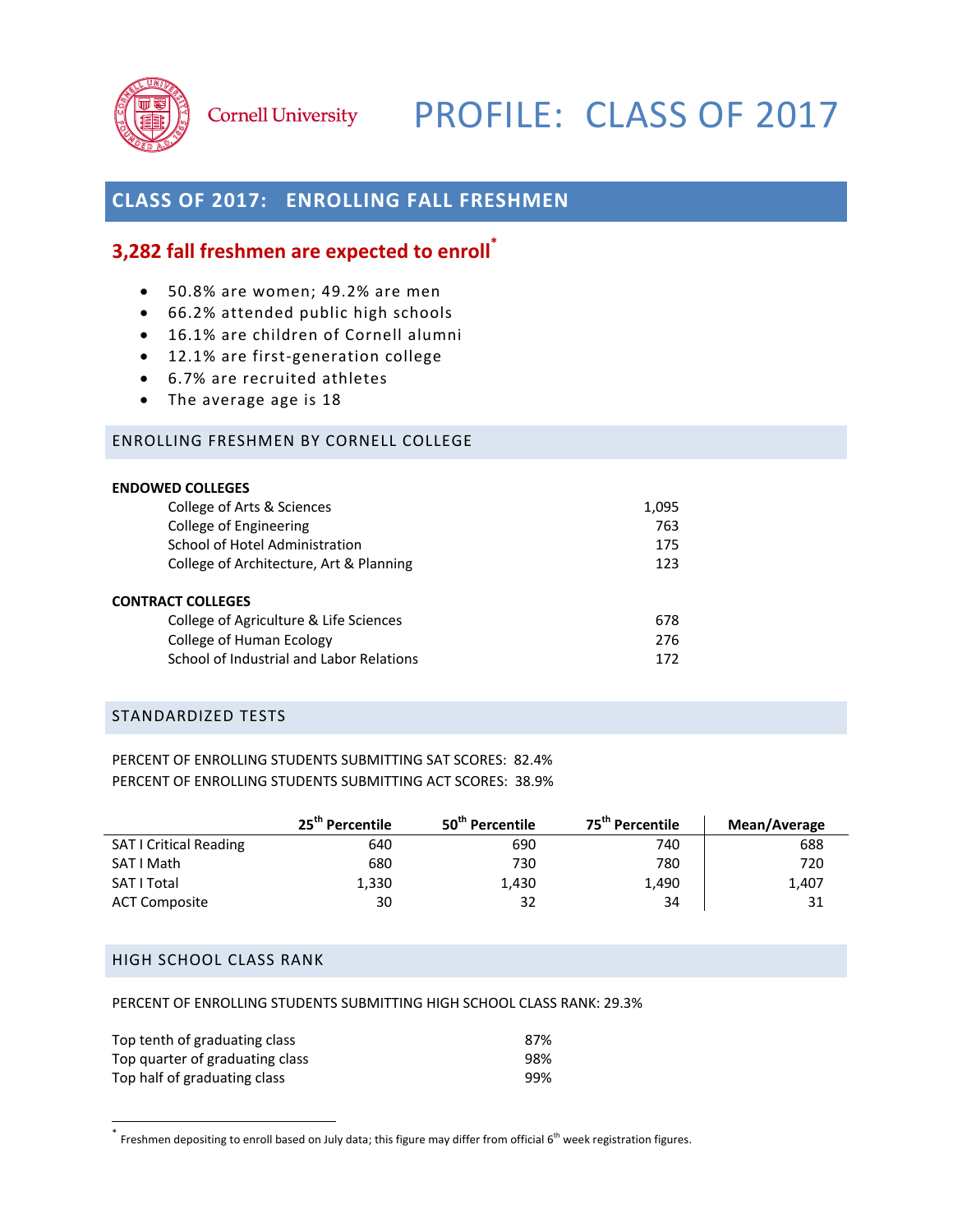## FINANCIAL AID

| Full-time first-year students                                                                   | 3,282               |       |
|-------------------------------------------------------------------------------------------------|---------------------|-------|
| Students who applied for aid                                                                    | 1,774               | 54.1% |
| Students qualified for need-based financial aid                                                 | 1,611               | 49.1% |
| Students awarded need-based grant aid from Cornell sources                                      | 1.493               | 45.5% |
| Average need-based grant award from Cornell funds<br>Average loan amount offered in aid package | \$33,789<br>\$5,989 |       |
|                                                                                                 |                     |       |

#### ETHNICITY AND RACE

- **22.1% identify themselves as under‐represented minorities (URM).** URM is defined as American Indian/Alaska Native, Black/African American, Native Hawaiian/Pacific Islander, or any combination including one or more of these categories. All students of Hispanic/Latino ethnicity, regardless of race, are also considered URM.
- **40.8% identify themselves as students of color.**

| U.S. Citizens, Permanent Residents, or Refugees |       |          |
|-------------------------------------------------|-------|----------|
| Hispanic/Latino ethnicity, of any race          | 398   | 12.1%    |
| Non-Hispanic/Latino ethnicity, by race          |       |          |
| American Indian or Alaska Native                | 14    | 0.4%     |
| Asian American                                  | 542   | 16.5%    |
| Black / African American                        | 231   | 7.0%     |
| Native Hawaiian or Pacific Islander             | 1     | $< .1\%$ |
| White                                           | 1,258 | 38.3%    |
| Bi-Multiracial, non-Hispanic/Latino URM         | 80    | 2.4%     |
| Bi-Multiracial, not URM                         | 74    | 2.3%     |
| Not reported                                    | 313   | 9.5%     |
| International, of any ethnicity and race        | 371   | 11.3%    |

#### GEOGRAPHIC DIVERSITY

Members of the Class of 2017 represent 51 countries and reside in 48 of the 50 United States plus Washington DC and Puerto Rico.

|  |  |  | REGIONAL REPRESENTATION (by location of school) |  |
|--|--|--|-------------------------------------------------|--|
|--|--|--|-------------------------------------------------|--|

| New York      | 990 | 30.2% |
|---------------|-----|-------|
| Mid-Atlantic  | 626 | 19.1% |
| Far West      | 400 | 12.2% |
| International | 355 | 10.8% |
| New England   | 323 | 9.8%  |
| Midwest       | 247 | 7.5%  |
| Southeast     | 212 | 6.5%  |
| Southwest     | 125 | 3.8%  |
| Unknown       | 4   | 0.1%  |